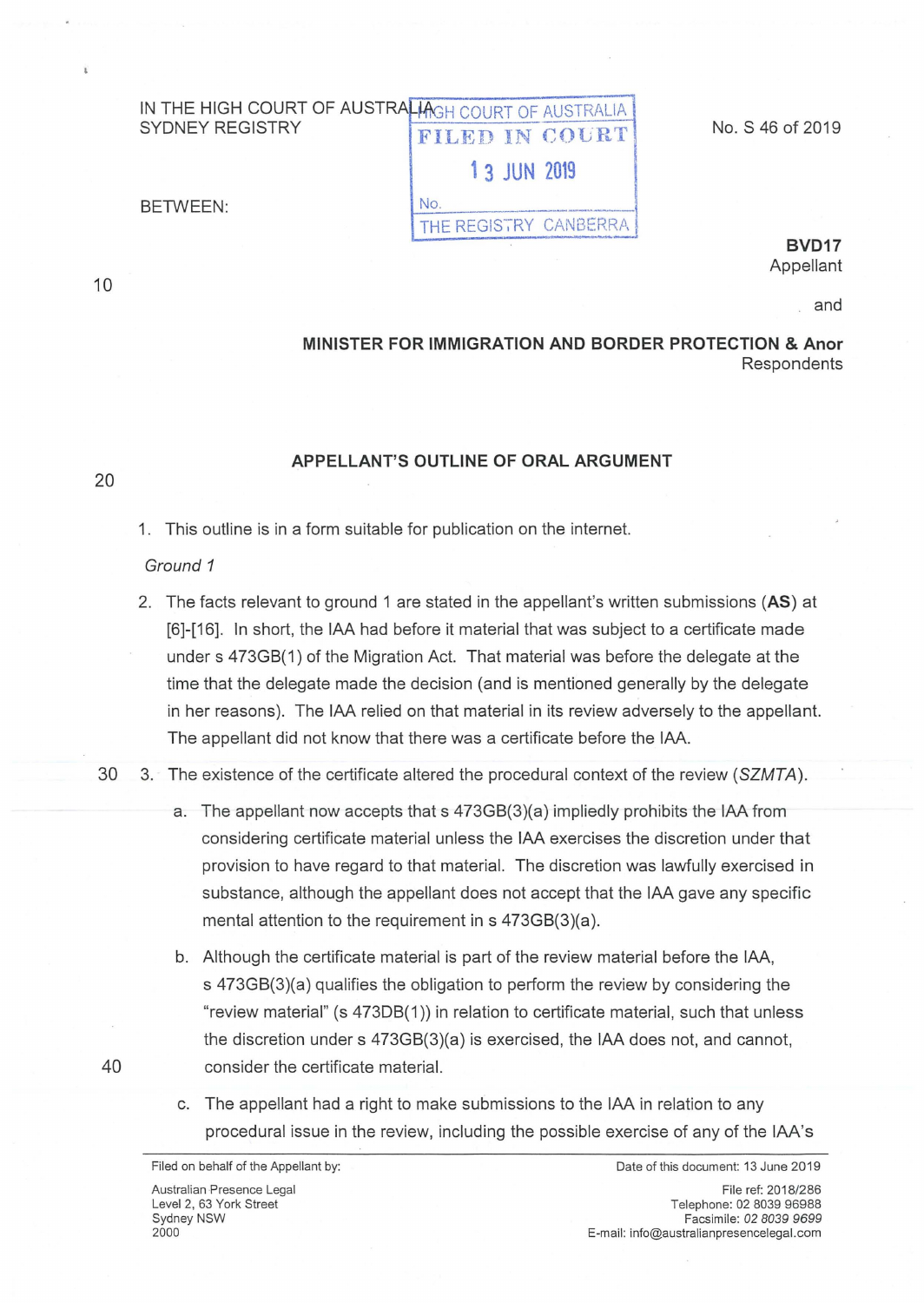procedural discretions (AS [17]-[18]). This included the right to make submissions about the possible exercise of the power under s 473GB(3)(b) (it would also include the right to make submissions about the possible exercise of the power in s 473GB(3)(a)). The IAA would be obliged to consider any such request.

- d. There is a difference between a request to be provided with review material generally, and a request to be provided with certificate material, because a request to be provided certificate material must address the "confidentiality considerations" that from the reason for the making of the certificate under s 473GB(1 ).
- e. Being ignorant of the certificate disables an applicant from addressing this important procedural consideration (including, perhaps, by making comment on the validity of the certificate).
- 4. But for any exclusionary effect of s 4730A, these matters imply an obligation upon the IAA to tell an applicant, at least, of the existence of the certificate (and may imply more, if it is necessary to put the applicant in a position to make meaningful submissions about any possible exercise of a procedural discretion).
- 5. The implication arises from the application of the common law rule of statutory interpretation, that administrative action which affects a person's rights or interests is impliedly conditioned upon compliance with the rules of procedural fairness, unless that implication is clearly excluded.
- 20 6. Section 4730A does not exclude this obligation (AS [31]-[35]).
	- a. The provision (correctly) assumes that Div 3 of Pt 7, s 473GA, and s 473GB contain some of the "requirements" of the hearing rule.
	- b. It preserves the application of those requirements, and excludes all other requirements, by deeming compliance with those requirements to be compliance with the requirements of the hearing rule.
	- c. That does not cut down any requirement of the hearing rule as is found within s 473GB, or as is implied by the presence of s 473GB.
	- d. Attention to, and contrasts with, s422B does not assist the resolution of the present case.
- 30 7. The Minister's submissions about materiality are misconceived. The IAA relied on the certificate material adversely to the appellant, and he lost a valuable procedural opportunity in that respect, in relation to the attempt to persuade the IAA not to reason adversely to his interests.

-2-

10